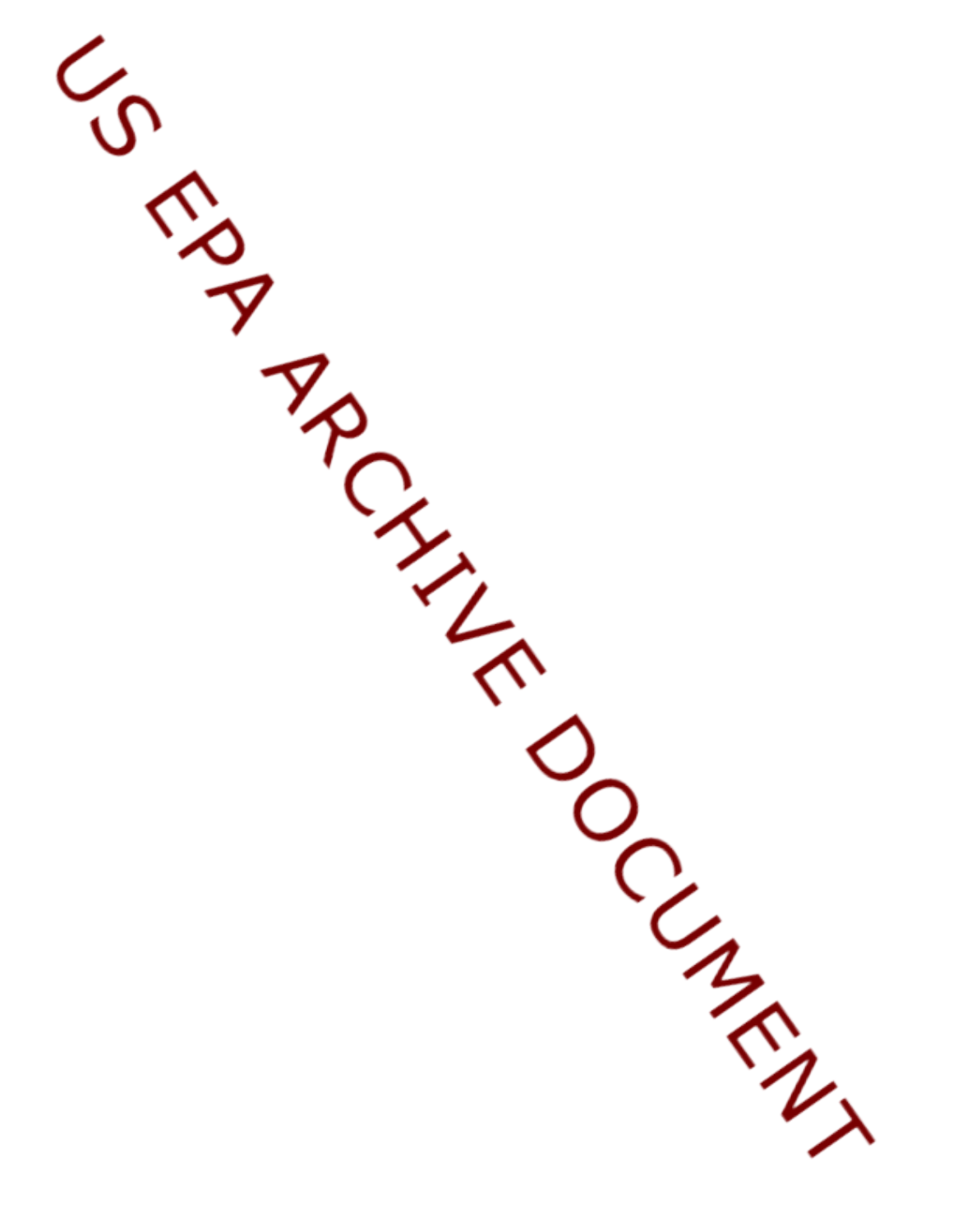# **Technical Factsheet on: DINOSEB**

# [List of Contaminants](http://www.epa.gov/safewater/hfacts.html)

 As part of the Drinking Water and Health pages, this fact sheet is part of a larger publication: **National Primary Drinking Water Regulations** 

Drinking Water Standards MCLG: 0.007 mg/L MCL: 0.007 mg/L HAL(child): 1 to 10 day: 0.3 mg/L; Longer-term: 0.01 mg/L

## **Health Effects Summary**

 levels above the MCL: sweating, headache, mood changes. Acute: EPA has found dinoseb to potentially cause the following health effects from acute exposures at

 consuming 1 liter of water per day, a one- to ten- day exposure to 0.3 mg/L or up to a 7-year exposure to Drinking water levels which are considered "safe" for short-term exposures: For a 10-kg (22 lb.) child 0.01 mg/L.

 levels above the MCL: decreased body and thyroid weight, degeneration of testes; thickening of intestinal Chronic: Dinoseb has the potential to cause the following health effects from long-term exposures at lining.

 from lifetime exposure in drinking water. Cancer: There is inadequate evidence to state whether or not dinoseb has the potential to cause cancer

## **Usage Patterns**

Dinoseb is a contact herbicide used as the ammonium or amine salt for post-emergence weed control in cereals, undersown cereals, seedling lucerne and peas.

 insecticide and miticide. Oil solutions of dinoseb are used for pre-emergence control of annual weeds in beans, peas and potatoes, for pre-harvest dessication of hops, leguminous seed crops, potatoes and for control of runners and suckers in strawberries and raspberries. Dinoseb is also used as a corn yield enhancer and an

1982 production of dinoseb was reported as 6.2 million lbs., with consumption estimates as follows: as an herbicide for soybeans, 32%; vegetable, 23%; deciduous fruits and nuts, 11%; peanuts, 8%; citrus, 3%; grain crops, 2%; other field crops, 6%; industrial/commercial uses, 15%.

## **Release Patterns**

Release of dinoseb has resulted primarily from its use as an herbicide on a variety of weeds.

 Since dinoseb is not a listed chemical in the Toxics Release Inventory, data on releases during its manufacture and handling are not available.

## **Environmental Fate**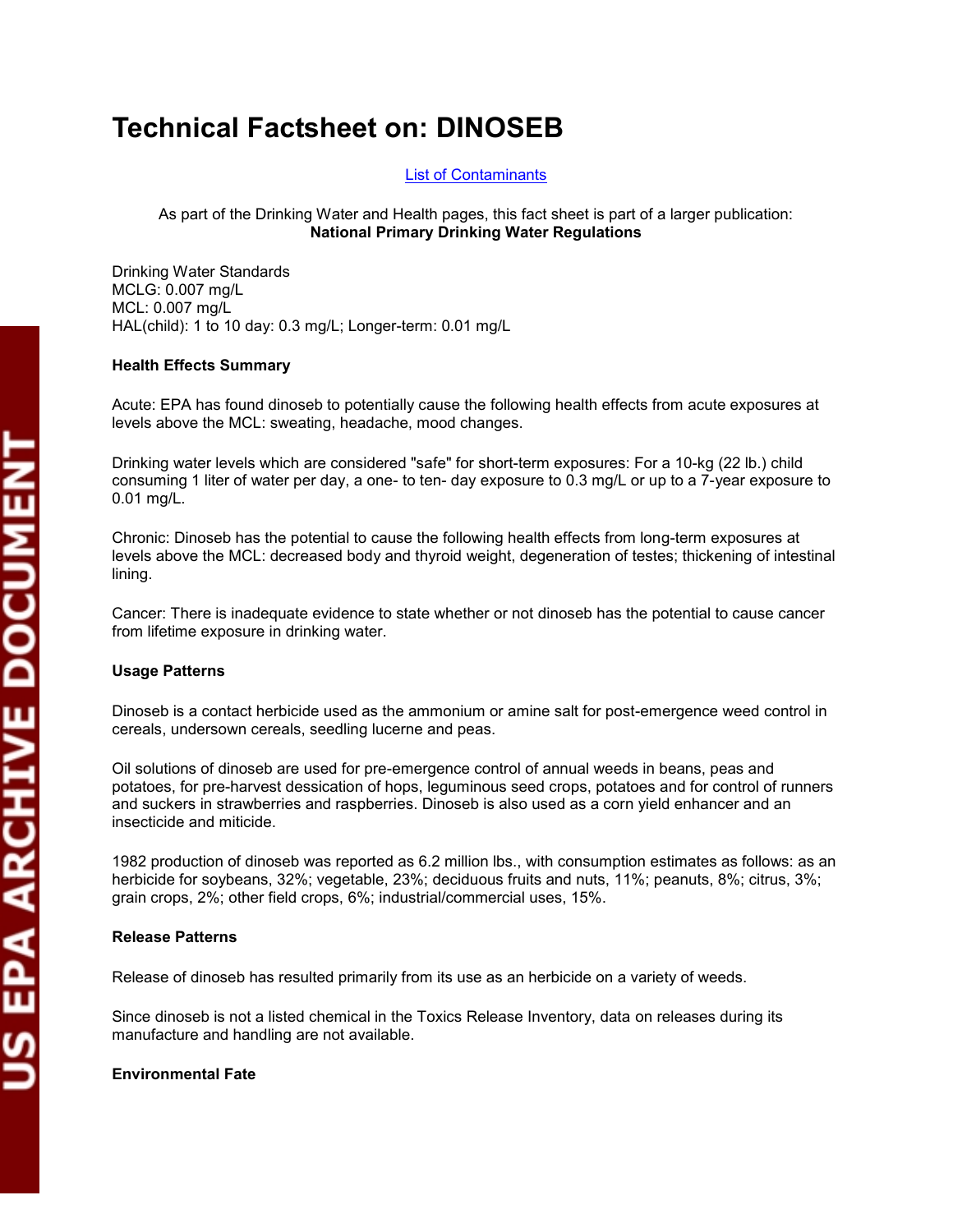Dinoseb is expected to biodegrade in slowly and bind weakly to soil. Therefore, leaching in soil is possible from a soil surface was 26 days. In the absence of volatilization, the half-life of dinoseb in the vadose zone sandy loam soil was estimated to be about 100 days. and dinoseb has been detected in groundwater. However, it may bind more strongly to clay soils, especially at acidic pH. Photolytic degrdration of dinoseb from soil surface may be important. Volatilization is not expected to be significant. The laboratory-measured evaporation half-life for dinoseb

 constant of 5.04X10-4 atm cu m/mol suggests that volatilization of dinoseb from water will be slow. It is to be slow. Dinoseb may photodegrade in surface water with a half-life of 14-18 days. The estimated Henry's Law unlikely to undergo significant biodegradation in most natural waters. Volatilization from water is expected

The half-life for the reaction of vapor phase dinoseb with photochemically generated hydroxyl radicals in the atmosphere was estimated to be 14.1 days. Wet deposition may remove some of the compound from air.

Bioconcentration is expected to be insignificant. A bioconcentration factor (BCF) of 68 for dinoseb was estimated from its water solubility (50 mg/L).

Exposure to dinoseb in humans is expected to occur primarily in workers using the herbicide.

#### **Chemical/ Physical Properties**

CAS Number: 88-85-7

Color/ Form/Odor: Yellow/orange crystals; pungent odor

M.P.: 38-42 C B.P.: N/A

M.P.: 38-42 C B.P.: N/A<br>Vapor Pressure: 1 mm Hg at 151.1 C

Octanol/Water Partition (Kow): N/A

Density/Spec. Grav.: 1.26 at 45 C

Solubility: 0.052 g/L of water at 25 C; tends to form salts which are highly soluble in water

Soil sorption coefficient: Koc =124 (measured); high mobility in soil

Odor/Taste Thresholds: N/A

Bioconcentration Factor:  $BCF = 68$  (est.); not expected to bioconcentrate in aquatic organisms.

Henry's Law Coefficient: 5.04x10-4 atm-cu m/mole (est.)

Trade Names/Synonyms: 2,4-dinitro-6-(1-methyl-propyl) phenol; Dinitrobutylphenol; Aatox; Chemox; Gebutox; Knox-weed; Basanite; BNP 20; Butaphene; Dibutox; Dinitrall; Dinitro; Desicoil; Dow Selective Weed Killer; Hivertox; Ladob; Laseb; Nitropone C; Dytop; Premerge; Hel-fire; Caldon; Kiloseb; Sinox General; Subitex.